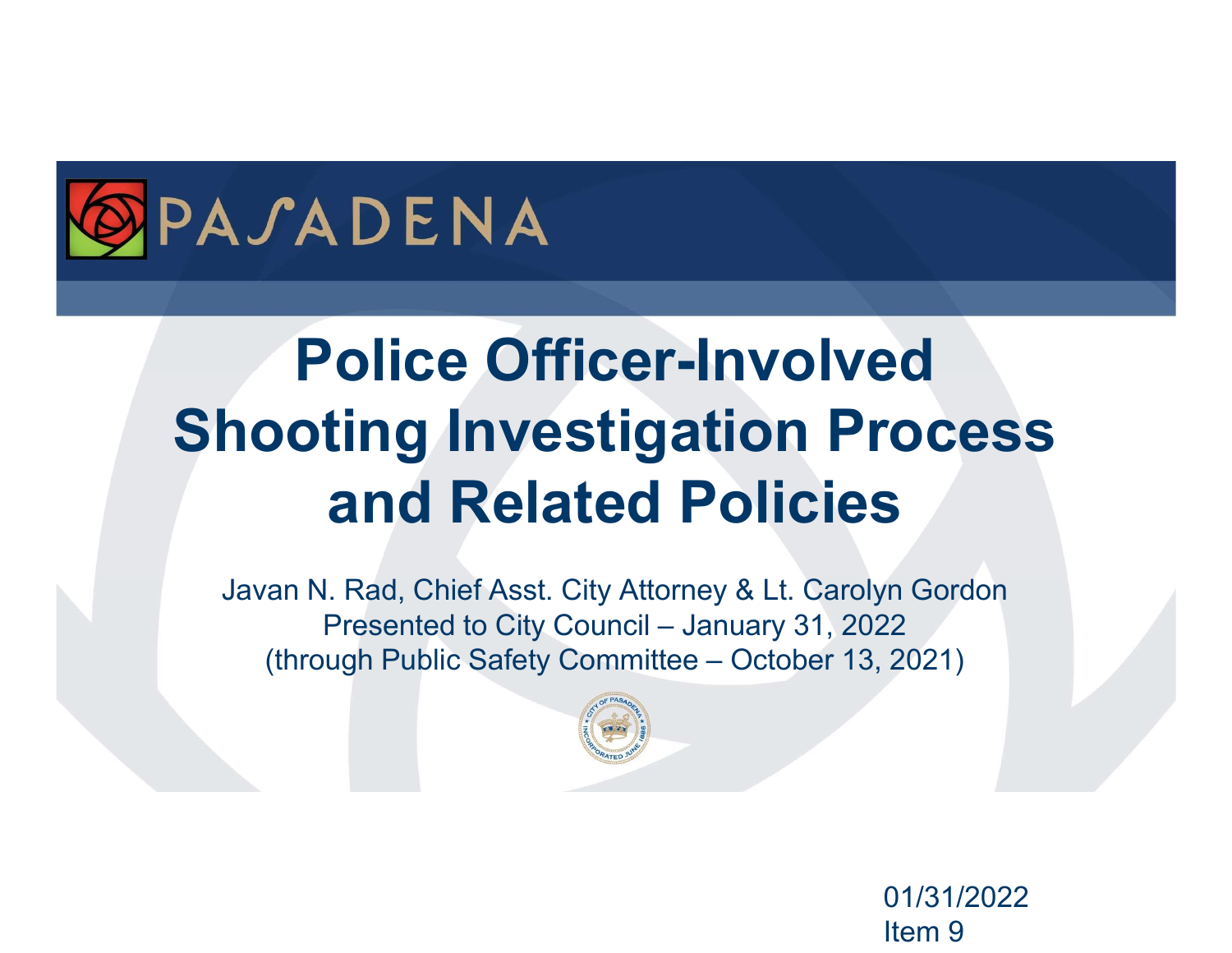## City Attorney's Office / Police Department Council-Manager Form of Government

- Enables City Council to hold a limited number of officials accountable for the City's administration
- City Council
	- > Instructs City Manager on policies, passes ordinances, approves projects and programs, and adopts annual budget
- City Manager
	- > Establishes and implements policies, advises the City Council, makes recommendations on City Council decisions, formulates the budget, and oversees the administration and management of staff and resources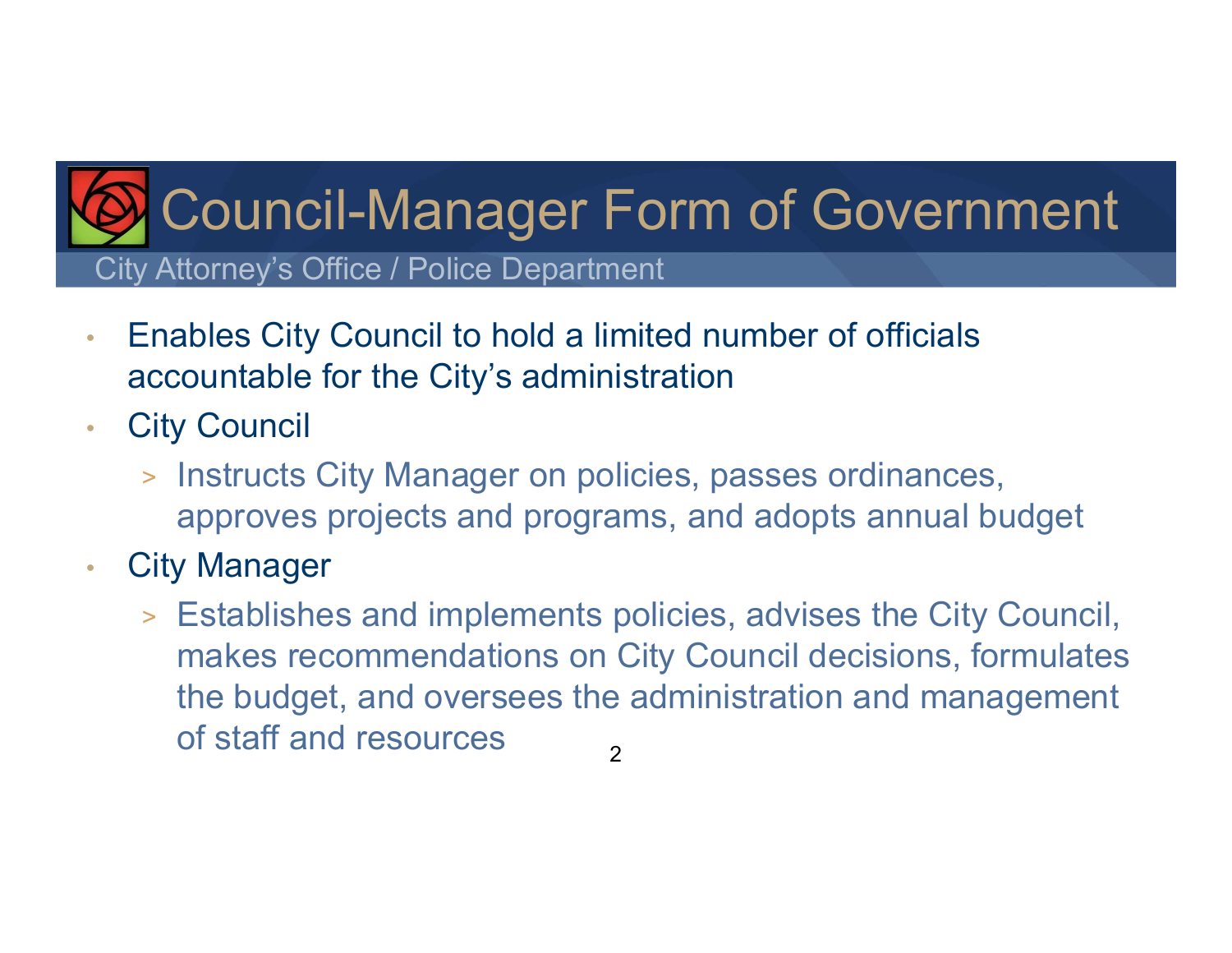

City Attorney's Office / Police Department Limitations on City Council Intervention in Personnel Matters (Charter Section 411, 604; PMC Section 2.40.030)

- City Council may
	- > "Inquire" into administrative matters under City Manager
	- > "Instruct" City Manager in all matters of policy
- City Council may not
	- > "Attempt to influence or to direct any subordinates of the City Manager."
	- > Levy v. City of Santa Monica, 114 Cal.App.4th 1252 (2004) (interpreting charter provision similar to Pasadena's, and allowing inquiry, but prohibiting orders by the City Council and individual Councilmembers to staff subordinate to the City Manager)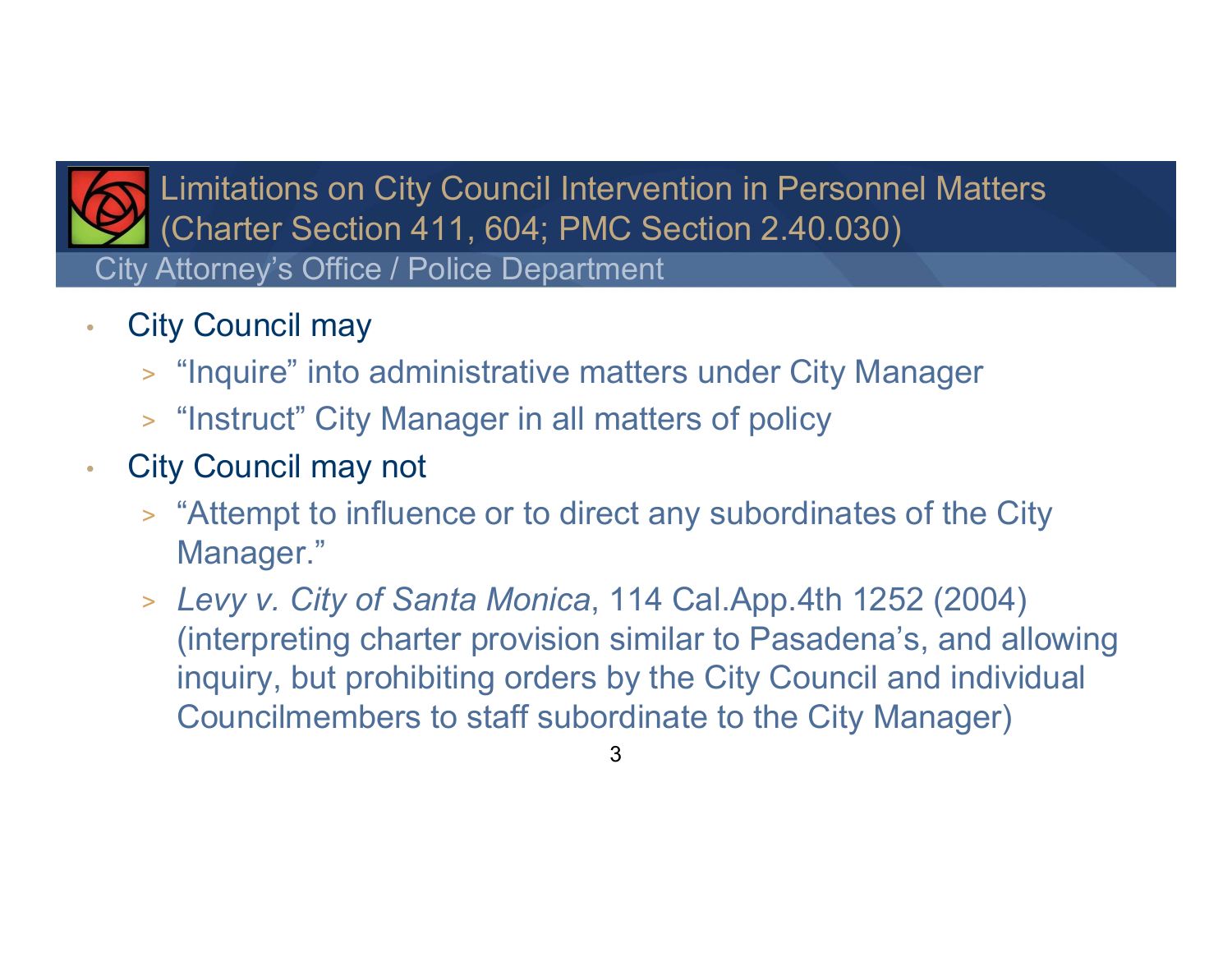

City Attorney's Office / Police Department Limitations on City Council Intervention in Personnel Matters (Charter Section 411, 604; PMC Section 2.40.030) (cont.)

- City Manager is responsible for "supervision and control over all departments, divisions, and offices of the City," with the exception of staff under the direction of the City Attorney/City Prosecutor or City Clerk
- Charter provisions prevent City Council from imposing discipline on police officers
- Charter can only be amended by Pasadena voters (not the City Council)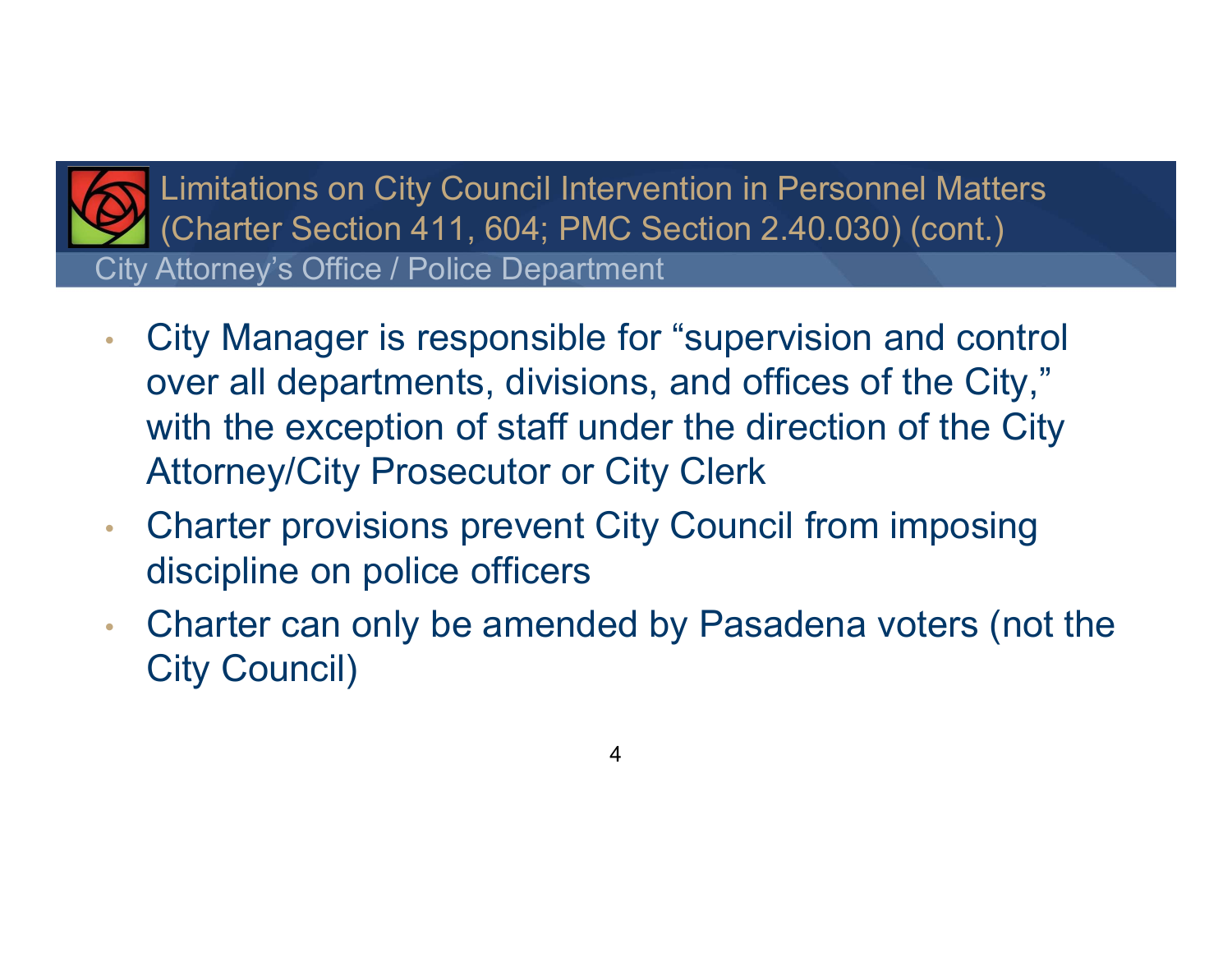# Various Bodies May Review

#### City Attorney's Office / Police Department

| <b>Various Bodies May Review</b><br>City Attorney's Office / Police Department |                                                                                                                                                                                                                                                                                                                                                                                                               |
|--------------------------------------------------------------------------------|---------------------------------------------------------------------------------------------------------------------------------------------------------------------------------------------------------------------------------------------------------------------------------------------------------------------------------------------------------------------------------------------------------------|
| <b>Criminal</b><br>Investigation                                               | Initially by PPD, then criminal charges may be considered by the<br>following agencies, among others:<br>1. Los Angeles County District Attorney;<br>2. California Attorney General (shootings of unarmed civilians or<br>where there is a reasonable dispute whether the civilian was<br>unarmed -- Government Code Section 12525.23); and/or<br>3. U.S. Department of Justice (where investigated/referred) |
| <b>Administrative</b><br><b>Review</b>                                         | <b>Police Department</b>                                                                                                                                                                                                                                                                                                                                                                                      |
| Independent<br><b>Review</b>                                                   | <b>Independent Reviewer</b> (for officer-involved shooting); and/or<br>1.<br><b>Independent Police Auditor (for Community Oversight Police)</b><br>2.<br>Commission)                                                                                                                                                                                                                                          |
| 5                                                                              |                                                                                                                                                                                                                                                                                                                                                                                                               |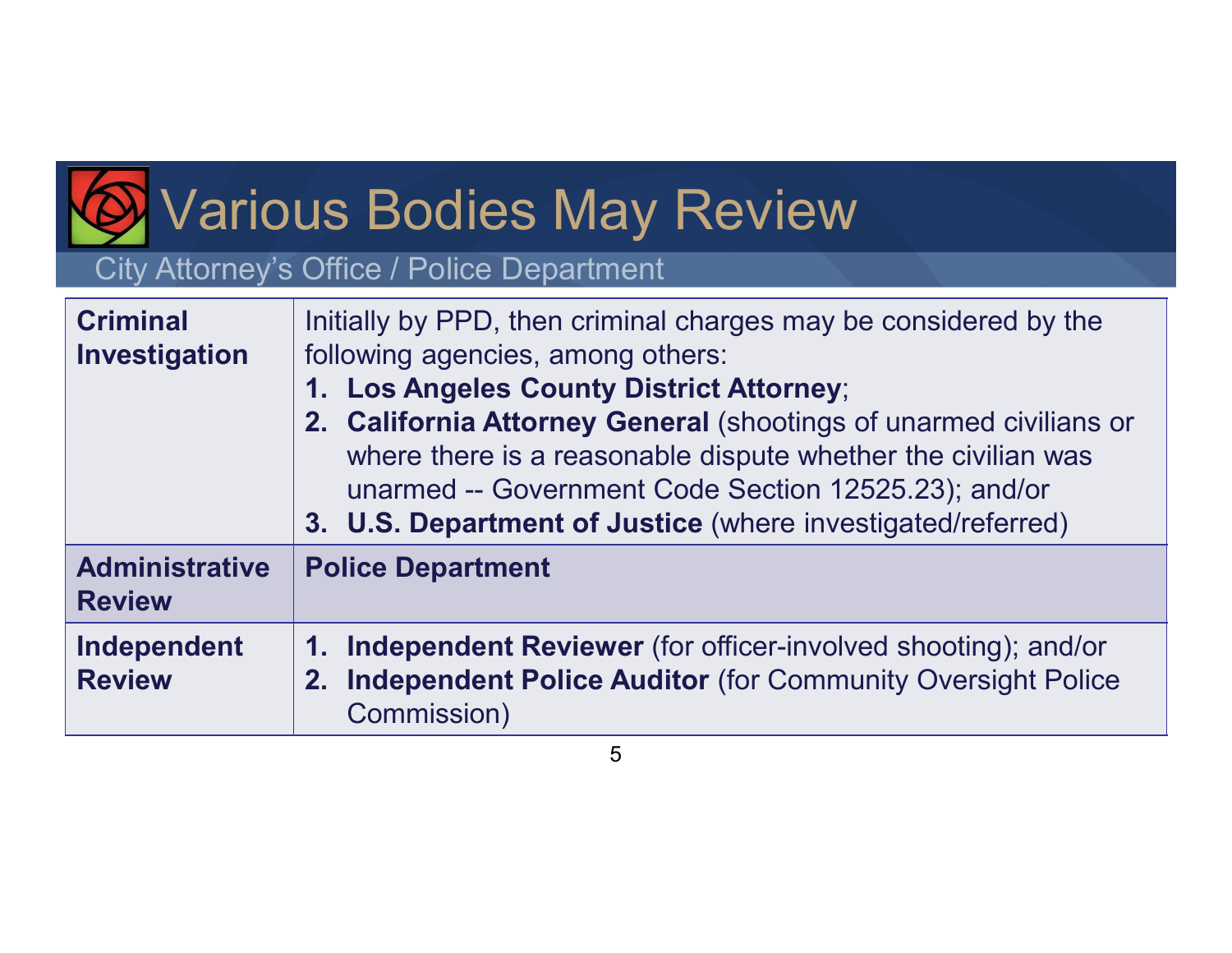

# Officer-Involved Shooting Investigation Process

City Attorney's Office / Police Department

- PPD Policy 310 (Officer-Involved Shootings and In-Custody Deaths)
- Criminal Investigation
	- > PPD Detectives immediately and state  $\overline{310}$ respond to the scene to begin criminal investigation officer-Involved Shootings and In-Custody Death
	- > Notification to DA's office **Investigations**
	- > When completed, case submitted to District Attorney's office where a prosecutor reviews the case to decide if officer's actions were justified under California law 6



Pasadena Police Department Policy Manual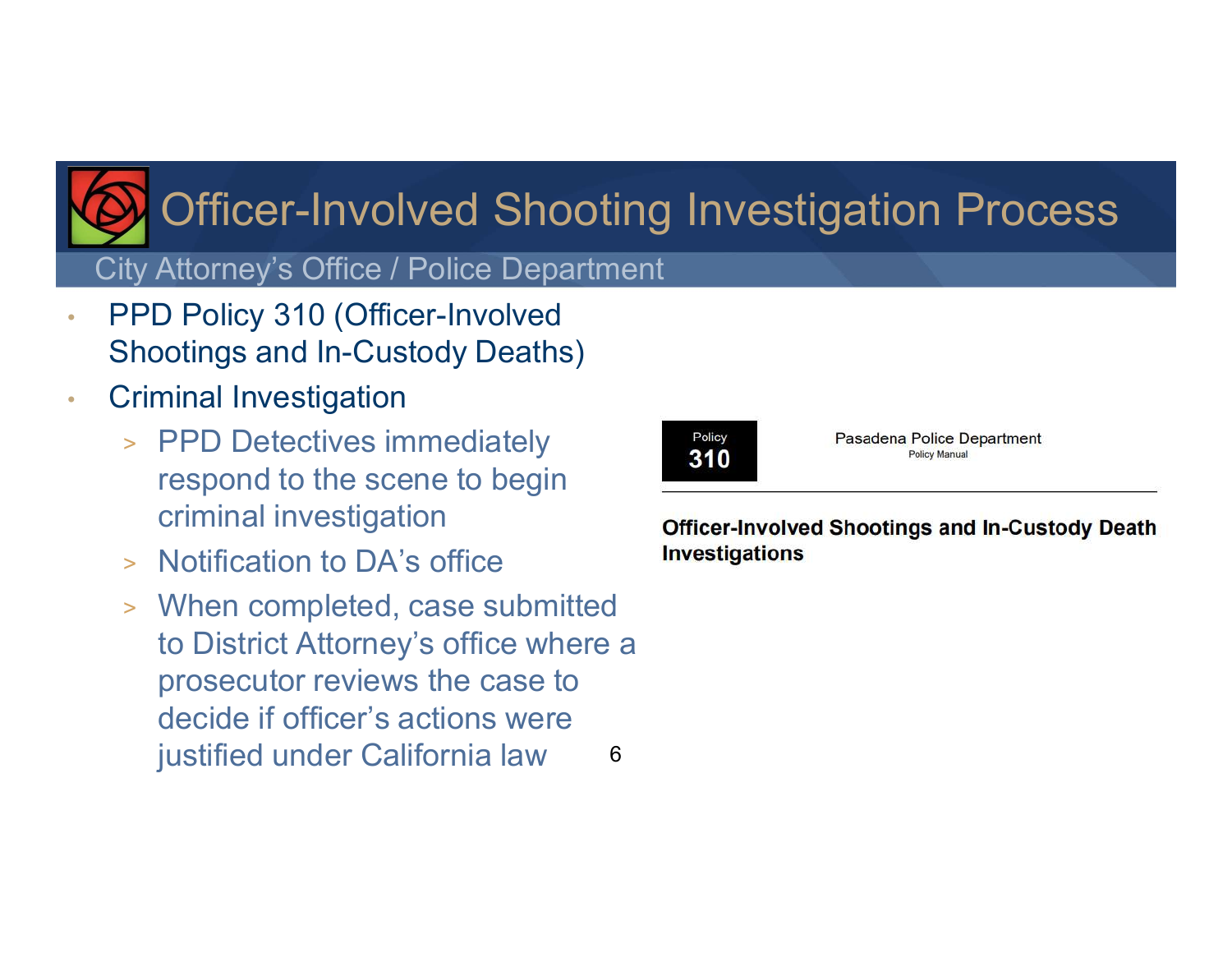

### Officer-Involved Shooting Investigation Process (cont.)

#### City Attorney's Office / Police Department

- Additional tools from Axon that will be available by Spring of 2022 to assist with the investigation process
- ► \n Officer-Involved Shooting Investigation Procity Attoney's Office / Police Department\n additional tools from Axon that will be\n available by Spring of 2022 to assist with\n ne investigation process\n > Performance software product that\n provides analytics of Body Worm\n Camera use and helps to ensure user provides analytics of Body Worn Camera use and helps to ensure user accountability ● Summary's Officer – Involved Shooting Investigation Procesty<br>
National tools from Axon that will be<br>
invaliable by Spring of 2022 to assist with<br>
The investigation process<br>
→ Performance – software product that<br>
provide
	- recording on Body Worn Cameras within range the moment the firearm is removed from the holster



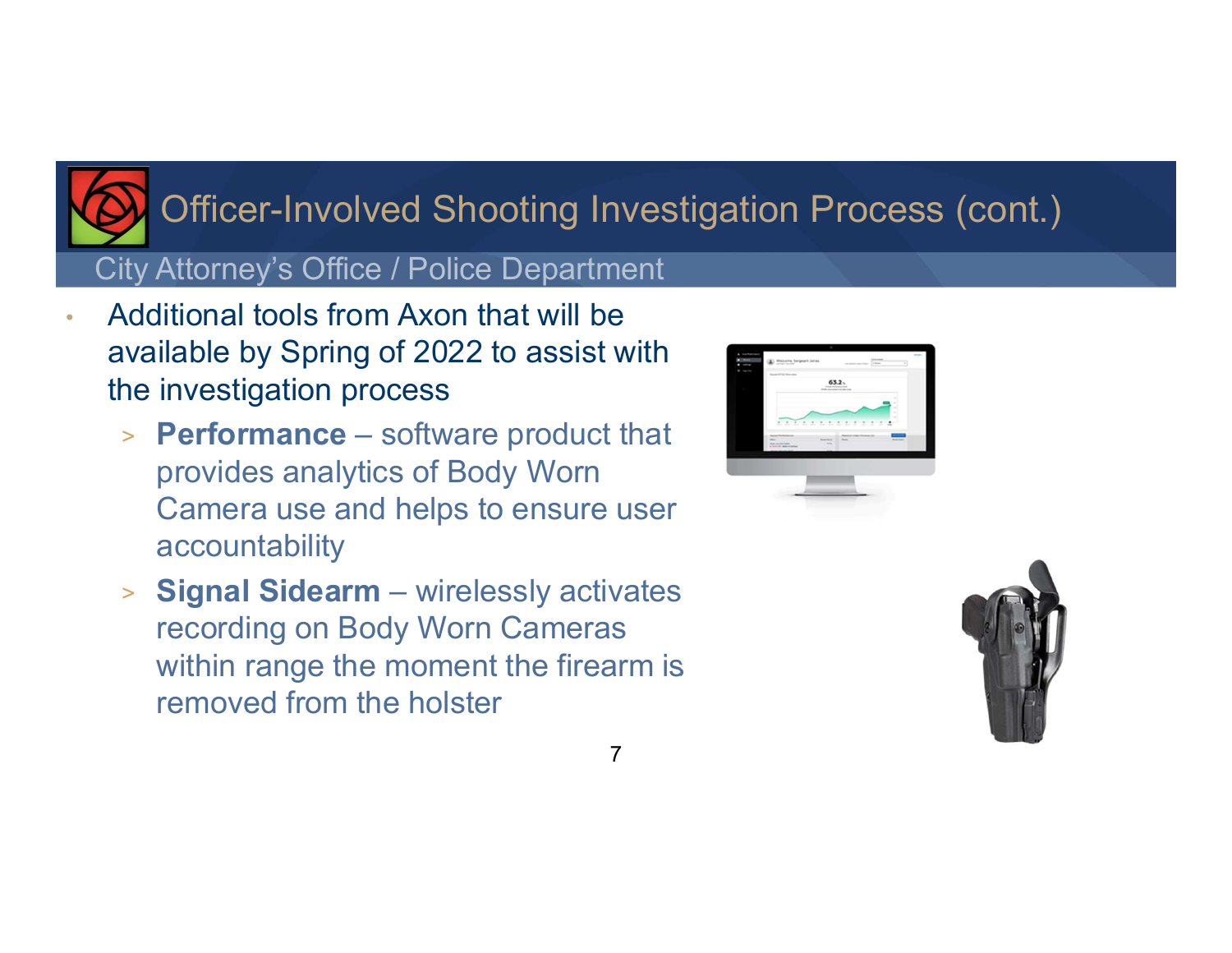

Officer-Involved Shooting Investigation Process (cont.)

City Attorney's Office / Police Department

- Administrative Review (personnel matter)
	- > Professional Standards Unit responds to the scene to begin investigation
	- > When completed, the Chief of Police will determine whether the involved officer's actions were in conformance with PPD policy and training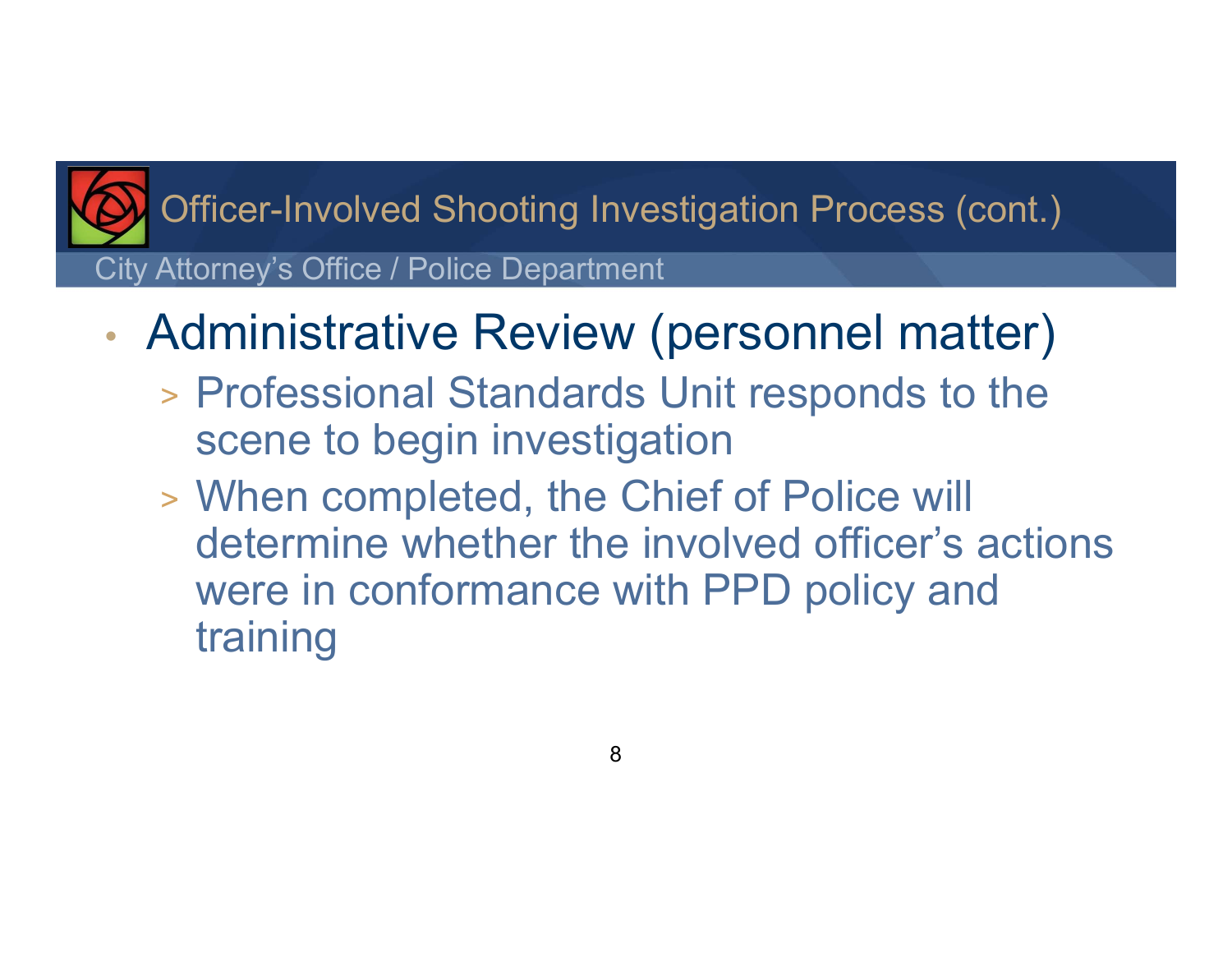

City Attorney's Office / Police Department Public Safety Officer's Procedural Bill of Rights Act ("POBR") (Government Code Section 3300 et seq.)

- Law enforcement agencies must notify officer of proposed discipline within one year of discovery
- Deadline to impose discipline is subject to "tolling" under Public Safety Officer's Procedural Bill of Rights Act ("POBR")<br>
(Government Code Section 3300 *et seq.)*<br>
Law enforcement agencies must notify officer of<br>
proposed discipline within one year of discovery<br>
Deadline to impos include Example and a series the series of discovery<br>
Deadline to impose discipline is subject to "tolling" under<br>
Series critain circumstances – common bases for "tolling"<br>
Include<br>
Sofficer's actions subject of criminal investig
	- > Officer's actions subject of criminal investigation or prosecution; and/or
	- defendant 9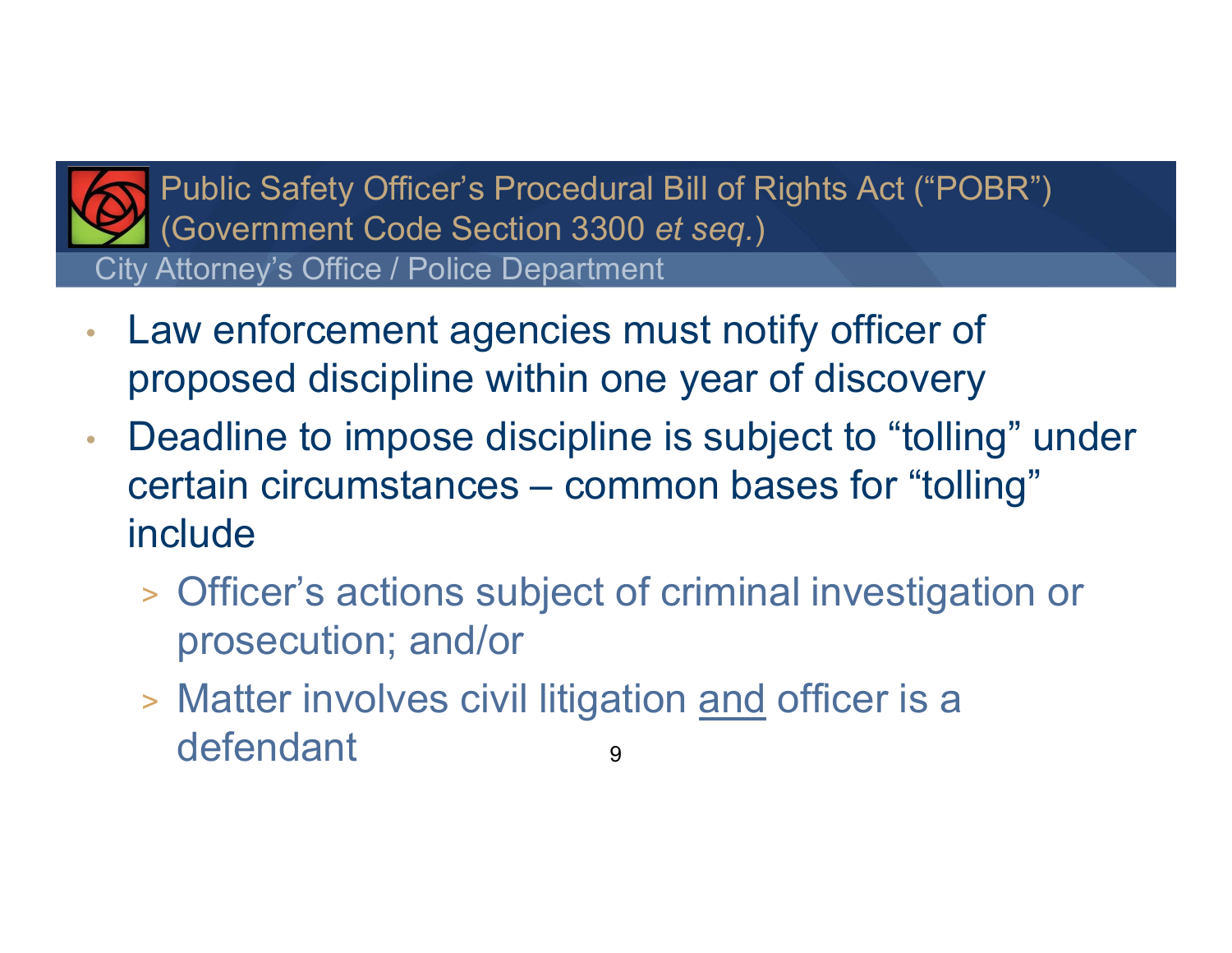

City Attorney's Office / Police Department Council Ability to Impose Deadline on PPD to Complete Administrative Reviews

- Council-Manager form of government established in Charter prevents such a Council-adopted policy Fity Attorney's Office / Police Department<br>
• Council-Manager form of government<br>
established in Charter prevents such a<br>
Council-adopted policy<br>
• Involves personnel matters under the<br>
administrative service of the City M
	- > Involves personnel matters under the administrative service of the City Manager
- or changes in policy to the City Manager